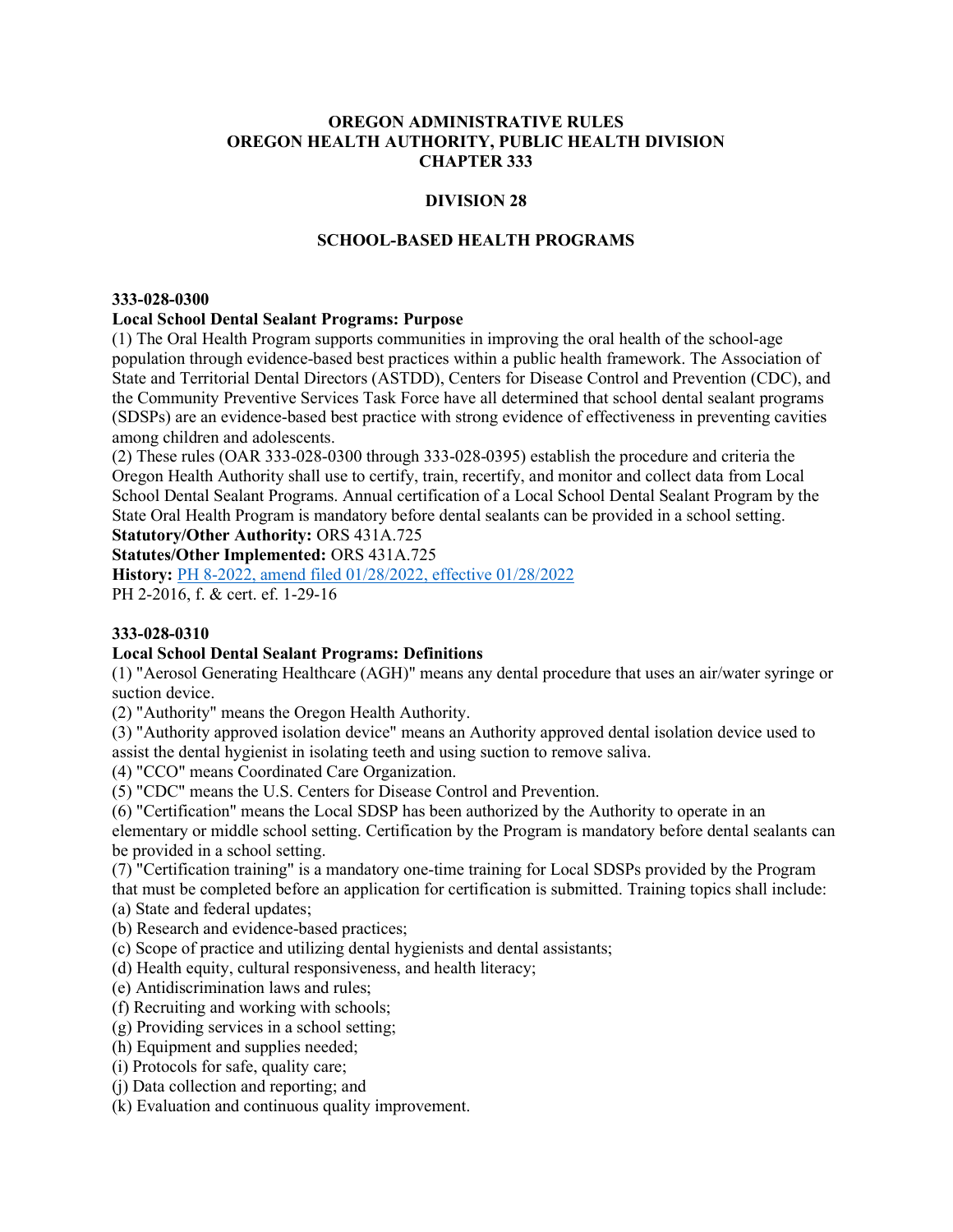(8) "Certification year" means a one-year period beginning on August 1 and ending on July 31.

(9) "Clinical training" is an annual training provided by the Local SDSP or Program to update skills in sealant application techniques. Training topics shall include:

(a) Determining the need for and appropriateness of sealants;

(b) Manufacturer's guidelines for sealant placement;

(c) Infection prevention and control (IPC) guidelines;

(d) Quality assessment of the program, such as performance benchmarks and standards;

(e) Confidentiality and security guidelines, including HIPAA and FERPA;

(f) Health equity and;

(g) Internal policies and procedures.

(10) "FERPA" means the Family Educational Rights and Privacy Act.

(11) "HIPAA" means the Health Insurance Portability and Accountability Act.

(12) "IPC" means infection prevention and control.

(13) "Local SDSP" means local school dental sealant program.

(14) "Non-Aerosol Generating Healthcare (non-AGH)" means any dental procedure that does not use the air/water syringe or suction device.

(15) "Oregon OSHA" means the Oregon Occupational Safety and Health Administration.

(16) "Program" means the Oregon Health Authority, Public Health Division, Oral Health Program.

(17) "Recertification" means the Local SDSP has been authorized by the Authority to operate in a school setting for the next certification year.

Statutory/Other Authority: ORS 431A.725

Statutes/Other Implemented: ORS 431A.725

History: PH 8-2022, amend filed 01/28/2022, effective 01/28/2022

PH 45-2021, temporary amend filed 09/03/2021, effective 09/03/2021 through 03/01/2022

PH 3-2018, amend filed 01/16/2018, effective 01/16/2018

PH 2-2016, f. & cert. ef. 1-29-16

# 333-028-0320

# Local School Dental Sealant Programs: Certification Requirements

To be certified, a Local SDSP must meet all requirements for certification. During a declared state of emergency or public health emergency, the Program may, in writing, waive certification requirements. (1) To apply for certification, a Local SDSP must be an entity outside of the Authority that has the infrastructure to operate a program that provides dental sealants in a school setting. If the Local SDSP applicant is a business entity, then it must be registered with the Oregon Secretary of State.

(2) A Local SDSP must have a written policy to coordinate with schools, school districts, or public charter schools to facilitate background checks of Local SDSP staff as required by school policy as described in ORS 326.607.

(3) A representative responsible for coordinating and implementing the Local SDSP must attend a onetime certification training provided by the Program prior to applying for certification. If the Local SDSP experiences personnel changes that impact the representative responsible for coordinating and implementing the Local SDSP, then a new representative must attend the one-time certification training before applying for recertification. Any templates or materials provided by the Program during the certification training that are modified or used by the Local SDSP must acknowledge the Program on such templates or materials.

(4) A Local SDSP must provide an annual clinical training to all of the Local SDSP's providers rendering care within their scope of practice in a school setting. This requirement may be met by one of these methods:

(a) A Local SDSP develops and implements its own training.

(b) A Local SDSP sends their providers to an annual training provided by the Program. The Program will include application techniques for resin-based and glass ionomer sealants.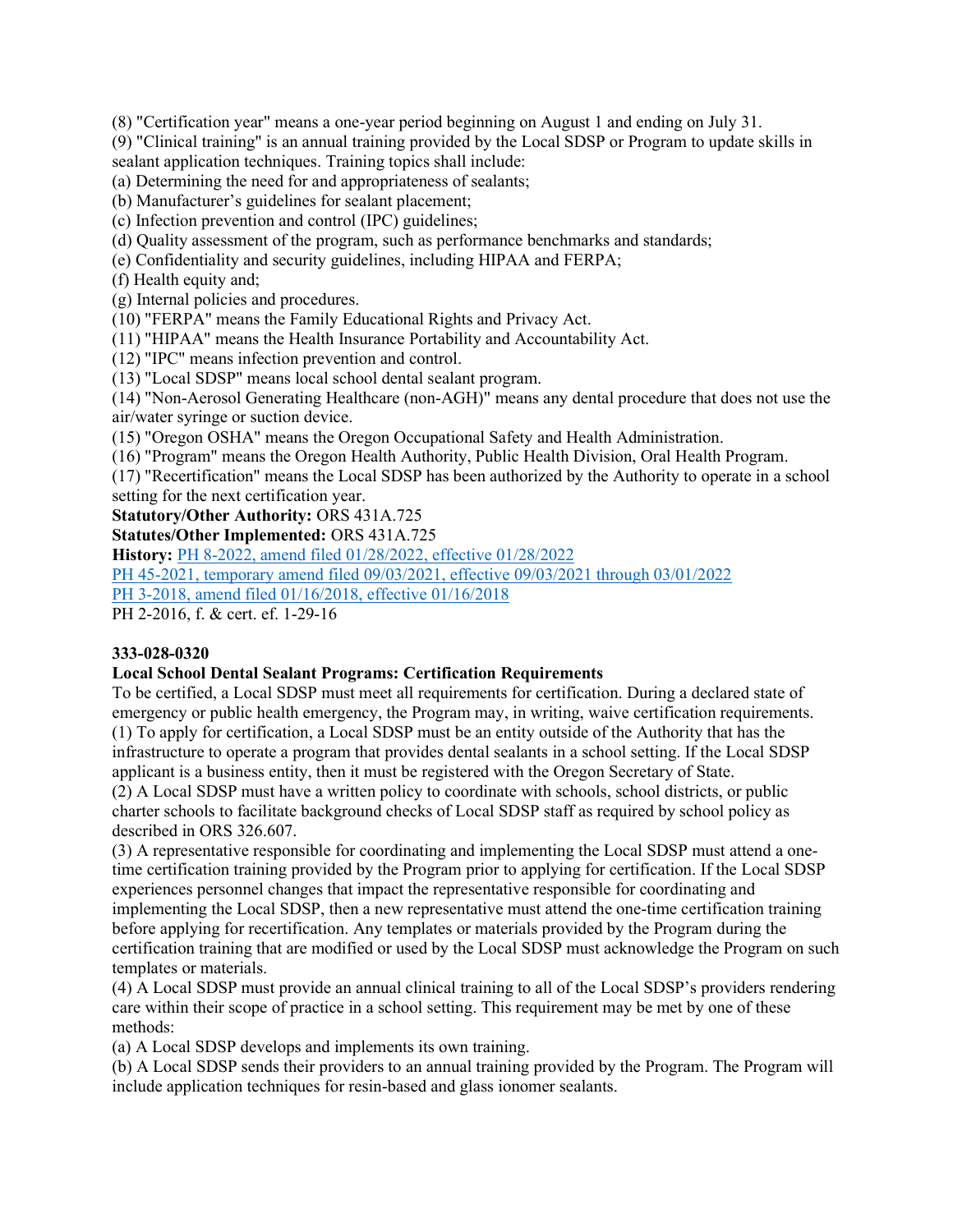(5) When multiple Local SDSPs request to serve the same school, the Program will determine which Local SDSP will provide the services. The Program will consult with applicable Local SDSPs, CCOs and schools involved. This collaboration will ensure access and minimize the duplication of services. The consultation will include topics such as, but not limited to:

(a) Certification status of each Local SDSP;

(b) Staffing capacity of each Local SDSP;

(c) Capacity of each Local SDSP to serve additional grade levels or provide more oral health services;

(d) Ability of each Local SDSP to provide students with referrals for further dental treatment; and

(e) Existing relationships with schools.

(6) A Local SDSP must ensure Medicaid encounters for dental sealants are entered into the Medicaid system. The Program shall provide Local SDSPs with a CCO contact list.

(7) A Local SDSP shall first provide services at elementary and middle schools where:

(a) 40 percent or greater of all students attending the school are eligible to receive assistance under the United States Department of Agriculture's National School Lunch Program (NSLP); or

(b) The school has been approved for the Community Eligibility Program (CEP); or

(c) The school is located in a dental care health professional shortage area (HPSA).

(8) A Local SDSP must offer, at a minimum, dental sealant services to all students regardless of insurance status or ability to pay as follows:

(a) For elementary school, students in first and second grades or second and third grades.

(b) For middle school, students in sixth and seventh grades or seventh and eighth grades.

(9) Local SDSPs must comply with all applicable federal and state antidiscrimination laws and rules.

(10) A Local SDSP must develop and implement a plan to increase parental/guardian permission return rates to receive dental sealant services.

(11) A Local SDSP must adhere to these standards for school dental sealant programs:

(a) Dental sealant services must be primarily provided on school grounds during normal course instruction hours;

(b) A medical history is required on the parent/guardian permission form;

(c) Use the four-handed technique to apply sealants in elementary schools. The second provider does not need to be a dental professional. Volunteers and non-dental professionals must receive training and be proficient in IPC guidelines, equipment operation, confidentially and security guidelines, all aspects of providing dental sealants in a school setting, and internal policies and procedures;

(d) Use the two-handed technique using an Isolite or equivalent Program approved device or the fourhanded technique to apply sealants in middle and high schools when providing non-AGH;

(e) Apply resin-based or glass ionomer sealants according to manufacturer guidelines; and

(f) Use compressor and suction capabilities at all times except in rare situations as determined by the provider's professional judgment or as required during a declared state of emergency or public health emergency.

(12) A Local SDSP must comply with all scope of practice laws as determined by the Oregon Board of Dentistry.

(13) A Local SDSP must comply with Oregon Board of Dentistry oral health screening guidelines for screening and reporting results to parents/guardians.

(14) A Local SDSP must comply with IPC guidelines established in OAR 818-012-0040 and by Oregon OSHA and the CDC. The Program will provide Local SDSPs with a guidance document.

(15) A Local SDSP must comply with HIPAA and FERPA requirements.

(16) A Local SDSP must respect classroom time and limit demands on school staff. Services must be delivered efficiently to ensure a student's time out of the classroom is minimal.

(17) A Local SDSP must conduct retention checks, from one school year to the next school year, for quality assurance and meet the national benchmark of 80 percent or higher. If a Local SDSP does not meet the benchmark, then the Local SDSP must develop and implement a plan to increase its annual retention rates. The plan must be submitted to the Program. During a declared state of emergency or public health emergency, the Program may waive retention checks and reporting.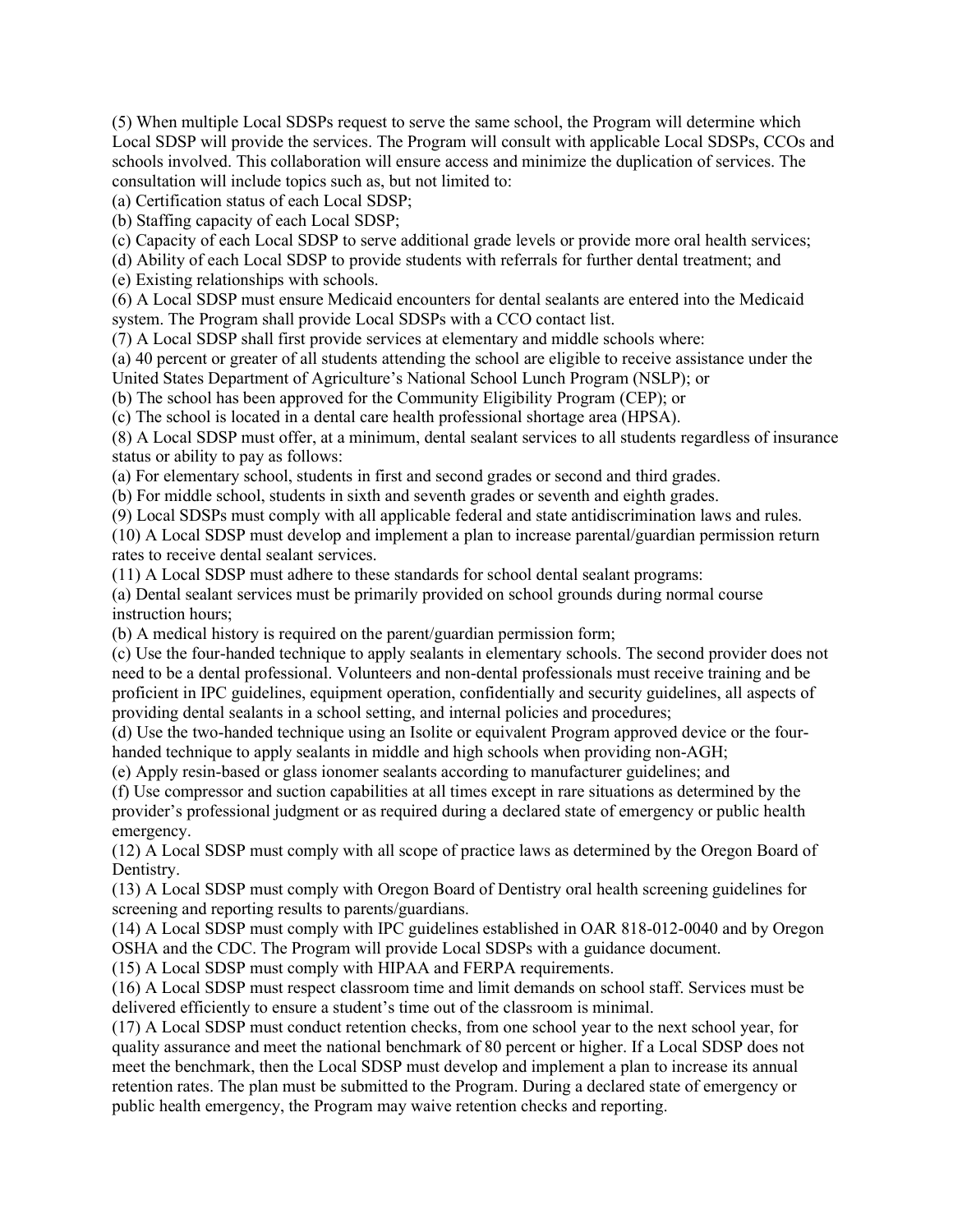(18) A Local SDSP must submit a data report to the Program annually. The information required to be included in such data report will be defined by the Program. Aggregate-level data will be required for each school.

(19) A Local SDSP must include the certification logo provided by the Program on all parent/guardian permission forms and written communication to schools or provide schools with a letter provided by the Program indicating the Local SDSP is certified.

Note: The Program guidance document referenced in section (14) of this rule will be located at this website: www.healthoregon.org/sealantcert.

Statutory/Other Authority: ORS 431A.725

Statutes/Other Implemented: ORS 431A.725

History: PH 8-2022, amend filed 01/28/2022, effective 01/28/2022

PH 45-2021, temporary amend filed 09/03/2021, effective 09/03/2021 through 03/01/2022

PH 3-2018, amend filed 01/16/2018, effective 01/16/2018

PH 32-2016, f. & cert. ef. 11-18-16

PH 2-2016, f. & cert. ef. 1-29-16

## 333-028-0330

### Local School Dental Sealant Programs: Certification and Recertification Process

(1) Certification by the Authority is required before dental sealants may be provided in a school setting. (2) Only an individual with authority to act on behalf of the Local SDSP can apply for initial certification by submitting an online Certification Application form to the Authority that is posted on the Program's website, www.healthoregon.org/sealantcert. Instructions and criteria for submitting a Certification Application form are posted on the Program's website.

(3) The Program shall review the application in approximately 15 business days of receiving the application to determine whether it is complete.

(4) If the Program determines the application is not complete, it will be returned to the applicant for completion and resubmission.

(5) If the Program determines the application is complete, it will be reviewed to determine if it meets certification requirements described in OAR 333-028-0320.

(6) If the Program determines the Local SDSP meets the certification requirements, the Program shall:

(a) Inform the applicant via electronic mail that the application has been approved; and

(b) Schedule on-site verification reviews.

(7) If a Local SDSP does not meet certification requirements in their certification application, the Program shall choose one of the following two actions:

(a) Certification will be denied if the Local SDSP does not meet the requirements of these rules. The Program will provide the applicant with a clear description of reasons for denial based on the certification requirements in the denial letter. An applicant may request that the Program reconsider the denial of certification. A request for reconsideration must be submitted in writing to the Program within 30 days of the date of the denial letter and must include a detailed explanation of why the applicant believes the Program's decision is in error along with any supporting documentation. The Program shall inform the applicant in writing whether it has reconsidered its decision; or

(b) Provisional certification may be provided based on an agreed upon timeline for a corrective action plan for the non-compliant requirements. The Local SDSP must submit a waiver to the Program that includes an explanation of the non-compliant requirements, a plan for corrective action, and a date for meeting compliance.

(8) Once a Local SDSP is certified, the certification status is effective for the certification year of August 1 – July 31. A Local SDSP must notify the Program and CCOs operating in the community if it terminates services for a scheduled school during a certification year. During a declared state of emergency or public health emergency, the Program may waive notification if services for a scheduled school are terminated.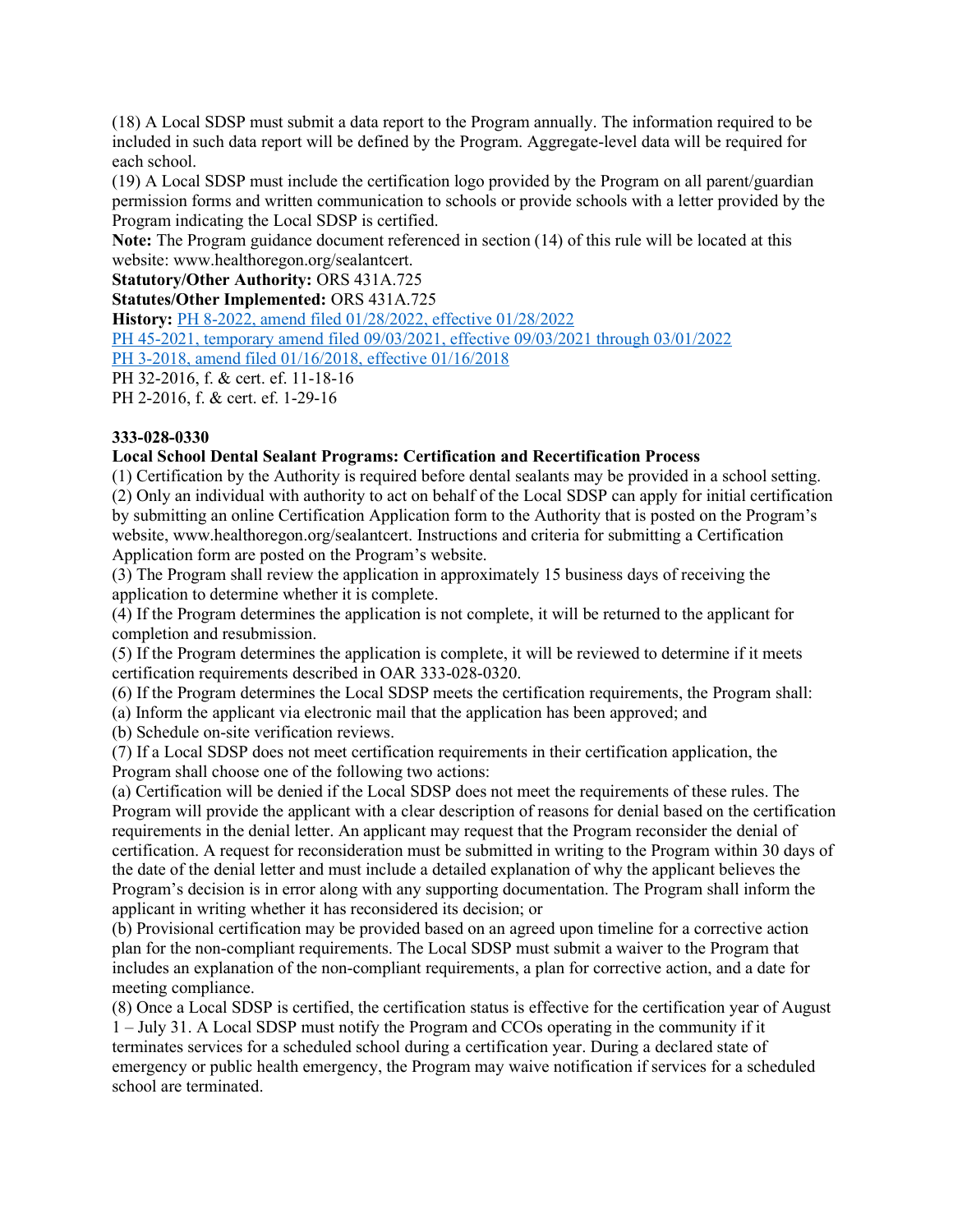(9) To remain certified, a certified Local SDSP must renew its certification no later than July 15 each year via the Program's online Renewal Certification Application form that is posted on the Program's website, www.healthoregon.org/sealantcert. Instructions and criteria for submitting a Renewal Certification Application form is posted on the Program's website. A Local SDSP must submit a completed annual data report that is approved by the Program before applying for renewal certification.

(10) The Program will notify a Local SDSP of their certification renewal status once the annual data report and Renewal Certification Application form are reviewed by the Program.

(11) The Program will provide CCOs with a list of certified Local SDSPs and the schools they serve, or that the Local SPSPs have requested to serve, twice during the school year.

Statutory/Other Authority: ORS 431A.725

Statutes/Other Implemented: ORS 431A.725

History: PH 9-2022, amend filed 01/28/2022, effective 01/28/2022

PH 3-2018, amend filed 01/16/2018, effective 01/16/2018

PH 2-2016, f. & cert. ef. 1-29-16

## 333-028-0340

# Local School Dental Sealant Programs: Verification

(1) The Program shall conduct on-site verification review of each approved Local SDSP. A representative sample of schools being served by the certified program will be reviewed each certification year.

(2) The Program will work with a Local SDSP to schedule a verification review. A Local SDSP will have at least 20 days advance notice before a review will occur. The Program shall schedule verification reviews earlier in the school year with newly certified Local SDSPs, Local SDSPs with new staff, and Local SDSPs that have had deficiencies during their last verification review.

(3) A Local SDSP must coordinate with the Program to access the school and staff operating the sealant program on the verification review date.

(4) The verification review must include, but is not limited to:

(a) Review of documents, policies and procedures, and records;

(b) On-site observation and review of dental sealant placement techniques;

(c) On-site observation and review of IPC practices; and

(d) On-site observation of the client environment and physical set-up of the clinical and administrative areas.

(5) Following a verification review, Program staff may conduct an exit interview with the Local SDSP representative(s). During the exit interview Program staff shall:

(a) Inform the Local SDSP representative(s) of the preliminary findings of the review; and

(b) Give the Local SDSP representative(s) 10 working days to submit additional facts or other information to the Program staff in response to the findings.

(6) Within 30 business days of the on-site visit, Program staff must prepare and provide the Local SDSP with a written report of the findings from the on-site review.

(7) If no certification deficiencies are found during the review, the Program shall issue written findings to the Local SDSP indicating no deficiencies were found.

(8) If certification deficiencies are found during the on-site review, the Program may take action in compliance with OAR 333-028-0350.

(9) At any time, a Local SDSP may request an administrative review of compliance, which includes one on-site visit. The review will be considered a "no penalty" review with the exception of gross violation or negligence that may require temporary suspension of services.

Statutory/Other Authority: ORS 431A.725

Statutes/Other Implemented: ORS 431A.725

History: PH 8-2022, amend filed 01/28/2022, effective 01/28/2022

PH 45-2021, temporary amend filed 09/03/2021, effective 09/03/2021 through 03/01/2022

PH 2-2016, f. & cert. ef. 1-29-16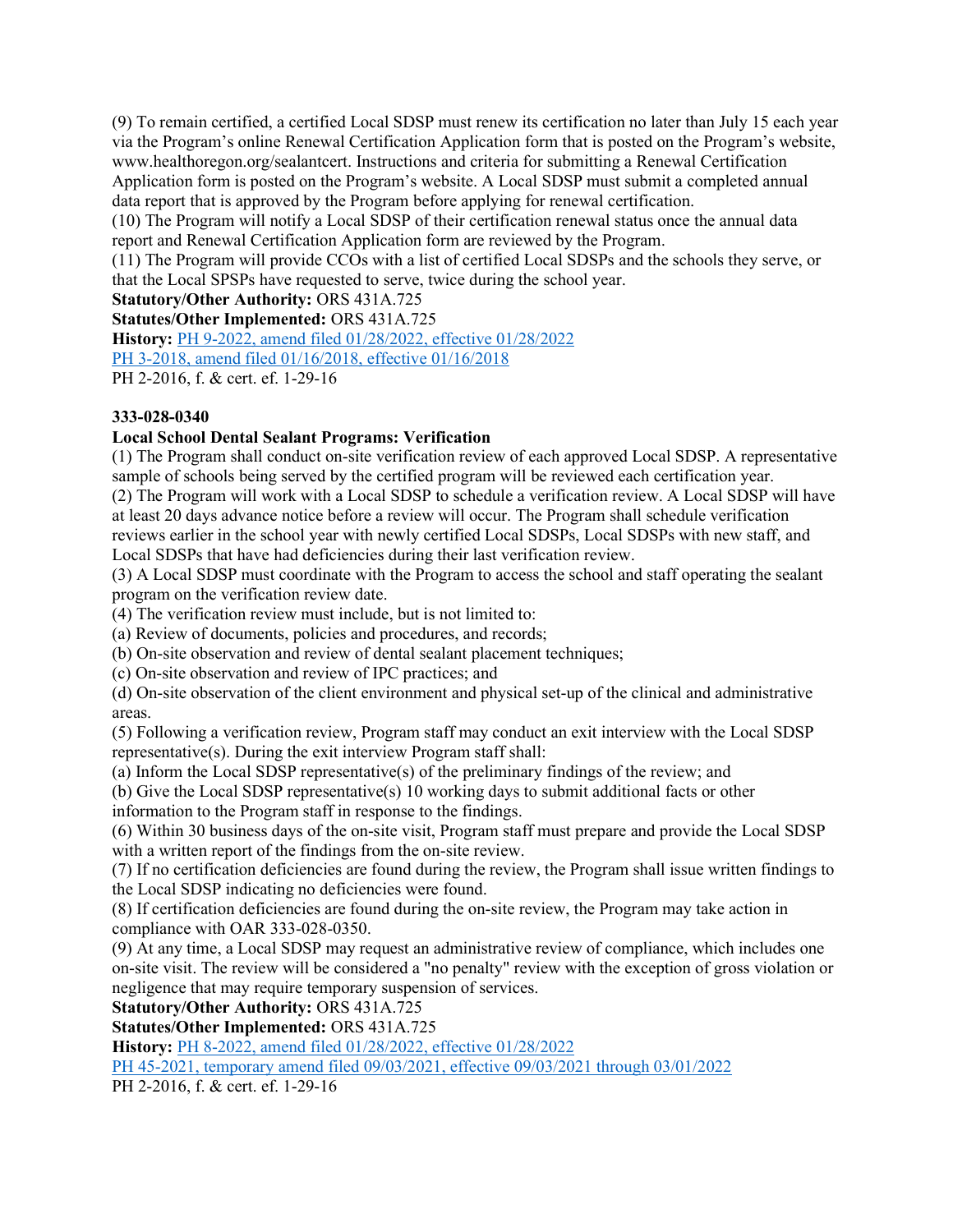### 333-028-0350

## Local School Dental Sealant Programs: Compliance

(1) A Local SDSP must notify the Program within 10 business days of any change that brings the Local SDSP out of compliance with the certification requirements. A Local SDSP must submit a waiver to the Program that includes:

(a) Explanation of the non-compliant requirement;

(b) Plan for corrective action; and

(c) Date for compliance.

(2) The Program will review the waiver request and inform the Local SDSP of approval or denial of the waiver within 10 business days of submission. Services may be provided until the Local SDSP has been notified of its waiver request.

(3) If the waiver is approved, the Local SDSP will be provided provisional certification and must comply with certification requirements by the proposed date of compliance.

(4) If a waiver is denied; a Local SDSP does not come into compliance by the date of compliance stated on the waiver; or a Local SDSP is out of compliance with certification requirements and has not submitted a waiver, the Program, in its discretion, shall:

(a) Require the Local SDSP to complete an additional waiver with an updated plan for corrective action and updated date for compliance;

(b) Require the Local SDSP to complete a waiver to satisfy the requirements in section (1) of this rule; (c) Issue a written warning with a timeline for corrective action; or

(d) Issue a letter of non-compliance with the notification of a suspension or decertification status. The Program will notify the CCO operating in the community and Local SDSP schools that a Local SDSP has been suspended or decertified. Dental sealants may not be provided in the school until the Local SDSP is certified.

(5) A Local SDSP that had been decertified may be reinstated after reapplying for certification.

(6) A Local SDSP with suspended certification status may have its suspension lifted once the Program determines that compliance with certification requirements has been satisfactorily achieved. The Program will notify the CCOs operating in the community and schools that the Local SDSP's suspension has been lifted and that dental sealants may now be provided in the school.

(7) If there are updates to the current rules that require a Local SDSP to make any operational changes, the Program will allow the Local SDSP until the beginning of the next certification year or a minimum of 90 days to come into compliance. This does not apply to rules amended during a declared state of emergency or public health emergency, or where the rule explicitly states a Local SDSP must comply immediately.

Statutory/Other Authority: ORS 431A.725

Statutes/Other Implemented: ORS 431A.725

History: PH 8-2022, amend filed 01/28/2022, effective 01/28/2022 PH 3-2018, amend filed 01/16/2018, effective 01/16/2018

PH 2-2016, f. & cert. ef. 1-29-16

### 333-028-0395

# Local School Dental Sealant Programs: COVID-19 Certification Requirements

To be certified, or to continue certification, a Local SDSP must immediately comply and meet the requirements in this rule to address COVID-19:

(1) A Local SDSP must implement and comply with Oregon OSHA's OAR 437-001-0744 titled "Rule Addressing COVID-19 Workplace Risks" as long as it is in effect.

(2) A Local SDSP must implement and comply with the CDC's "Interim Infection Prevention and Control Recommendations for Healthcare Personnel During the Coronavirus Disease 2019 (COVID-19) Pandemic."

(3) A Local SDSP must have a written policy to comply with OAR 333-019-1010 titled "COVID-19 Vaccination Requirement for Healthcare Providers and Healthcare Staff in Healthcare Settings."